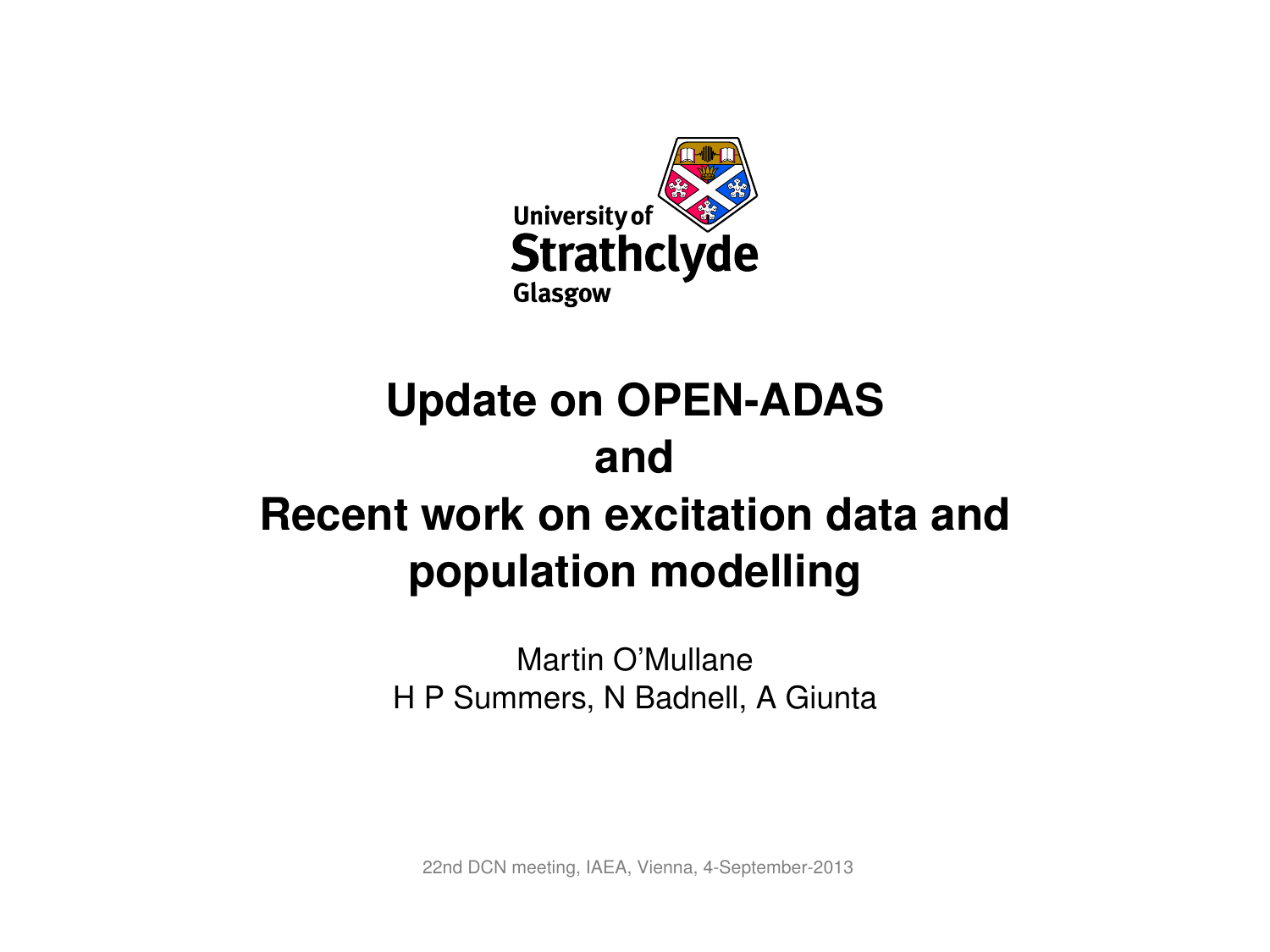### **OPEN-ADAS has a new look**

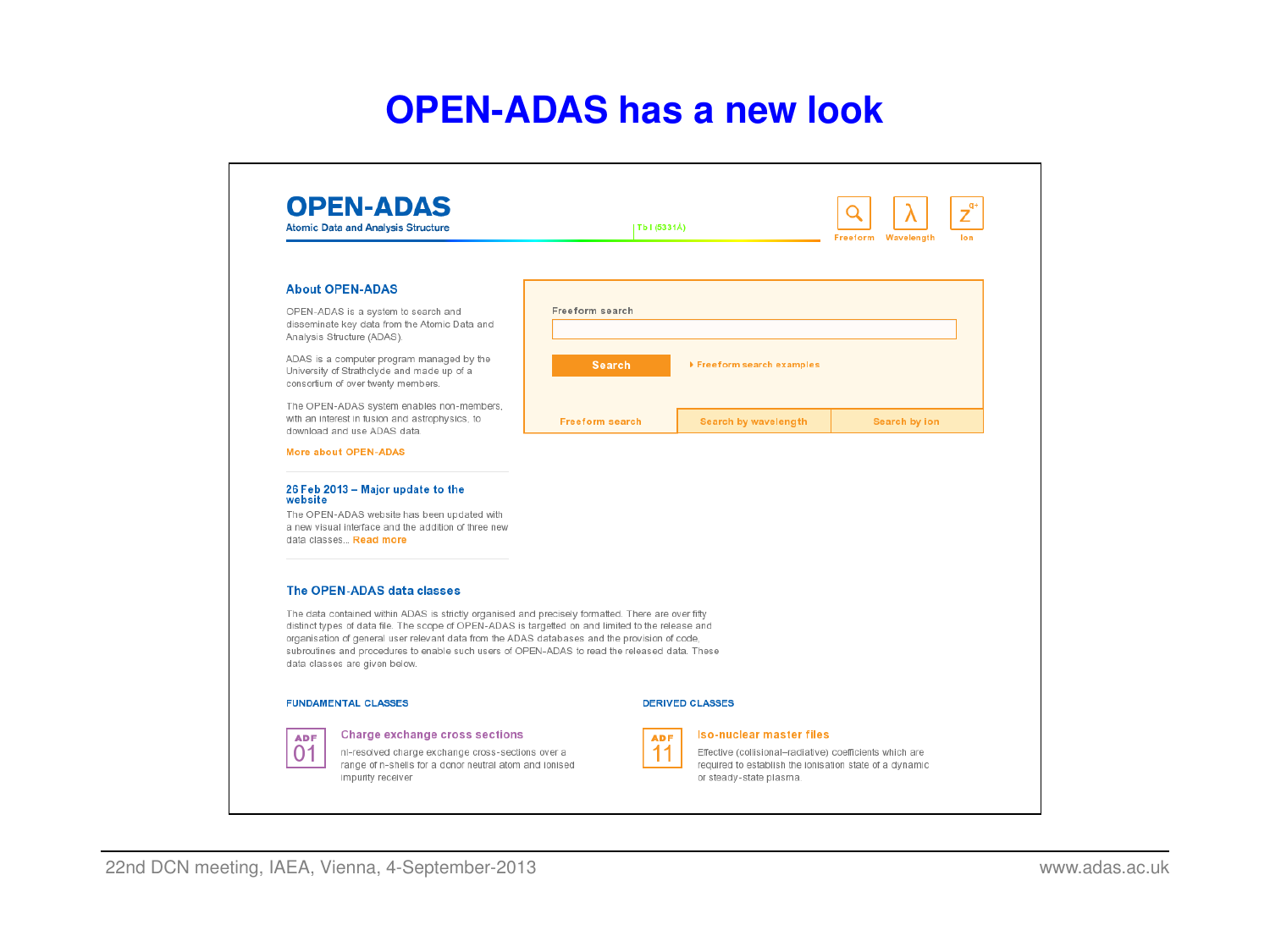### **OPEN-ADAS has a new look**

A reminder of the previous incarnation:

| OPEN-ADAS: Freeform Search - Mozilla Firefox<br>File Edit View Go Bookmarks Tools Help |                                  |                                                                        | $\blacksquare$ $\blacksquare$ $\times$ |
|----------------------------------------------------------------------------------------|----------------------------------|------------------------------------------------------------------------|----------------------------------------|
| <b>OPEN-ADAS</b><br><b>Atomic Data and Analysis Structure</b>                          |                                  | OPEN-ADAS Version 1.0<br>Report Error   My Account   Log Out<br>Search |                                        |
| <b>Freeform search</b><br>Search by wavelength                                         | <b>OPEN-ADAS Freeform Search</b> |                                                                        |                                        |
| Search by ion<br>Search by data class<br><b>Documentation</b>                          | Search                           |                                                                        |                                        |
| Download code<br>Terminology                                                           |                                  |                                                                        |                                        |
| <b>Statistics</b><br><b>About ADAS</b><br><b>About OPEN-ADAS</b>                       |                                  |                                                                        |                                        |
| For comments and questions see: Contact Details                                        |                                  | © Copyright 1995-2008 The ADAS Project                                 |                                        |
|                                                                                        |                                  |                                                                        |                                        |
|                                                                                        |                                  |                                                                        |                                        |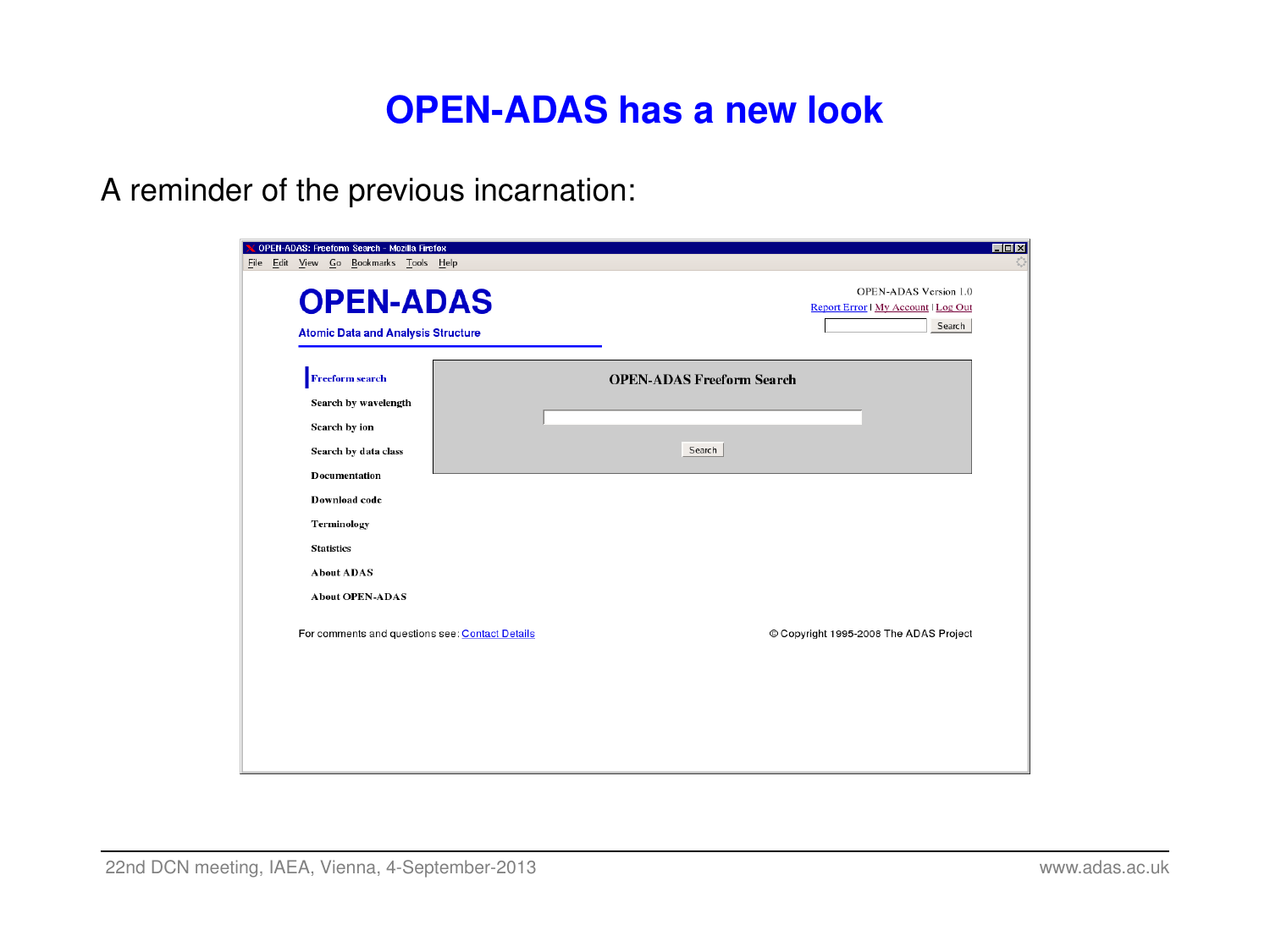### **OPEN-ADAS: new search dialogues**

| Å).          | $Z^{q+}$<br>$\lambda$<br>Search by:<br>Freeform Wavelength<br>lon                                                                                                                                                                                                                                                                                                                                                                                            |                                                                          |
|--------------|--------------------------------------------------------------------------------------------------------------------------------------------------------------------------------------------------------------------------------------------------------------------------------------------------------------------------------------------------------------------------------------------------------------------------------------------------------------|--------------------------------------------------------------------------|
|              | Select an element from the periodic table<br>H<br>He<br>Li Be<br>B C N O F Ne<br>$\mathsf{A}$ l $\mathsf{S}$ i $\mathsf{P}$ $\mathsf{S}$ $\mathsf{C}$ l $\mathsf{A}$ r<br>Na Mg<br>K Ca Sc Ti V Cr Mn Fe Co Ni Cu Zn Ga Ge As Se Br Kr<br>Rb Sr Y Zr Nb Mo Tc Ru Rh Pd Ag Cd In Sn Sb Te I Xe<br>Cs Ba La Hf   Ta   W   Re   Os   Ir   Pt   Au   Hg   TI   Pb   Bi   Po   At   Rn<br>Fr Ra Ac<br>$ Ce  Pr  Nd  Pm  Sm  Eu  Gd  Tb  Dy  Ho  Er  Tm  Yb  Lu  $ | $Z^{q+}$<br>$3.1\text{\AA}$<br>arch by:<br>Wavelength<br>lon<br>Freeform |
| $\mathbf{v}$ | $Th$ $Pa$ $U$<br>Or specify an element and/or charge                                                                                                                                                                                                                                                                                                                                                                                                         | Minimum wavelength / Å<br>Maximum wavelength / Å<br>⇒                    |
|              | Element<br>Charge<br>٠                                                                                                                                                                                                                                                                                                                                                                                                                                       | Resolve results by O Transition (longer list) O File (shorter list)      |
|              | Search                                                                                                                                                                                                                                                                                                                                                                                                                                                       | S,<br>Search                                                             |
|              | Search by wavelength<br><b>Freeform search</b><br>Search by ion                                                                                                                                                                                                                                                                                                                                                                                              | <b>Search by wavelength</b><br>Search by ion<br>Freeform search          |
|              |                                                                                                                                                                                                                                                                                                                                                                                                                                                              |                                                                          |

- $\blacktriangleright$  Functionality remains broadly similar.
- $\blacktriangleright$  Always available can pop-over the current screen.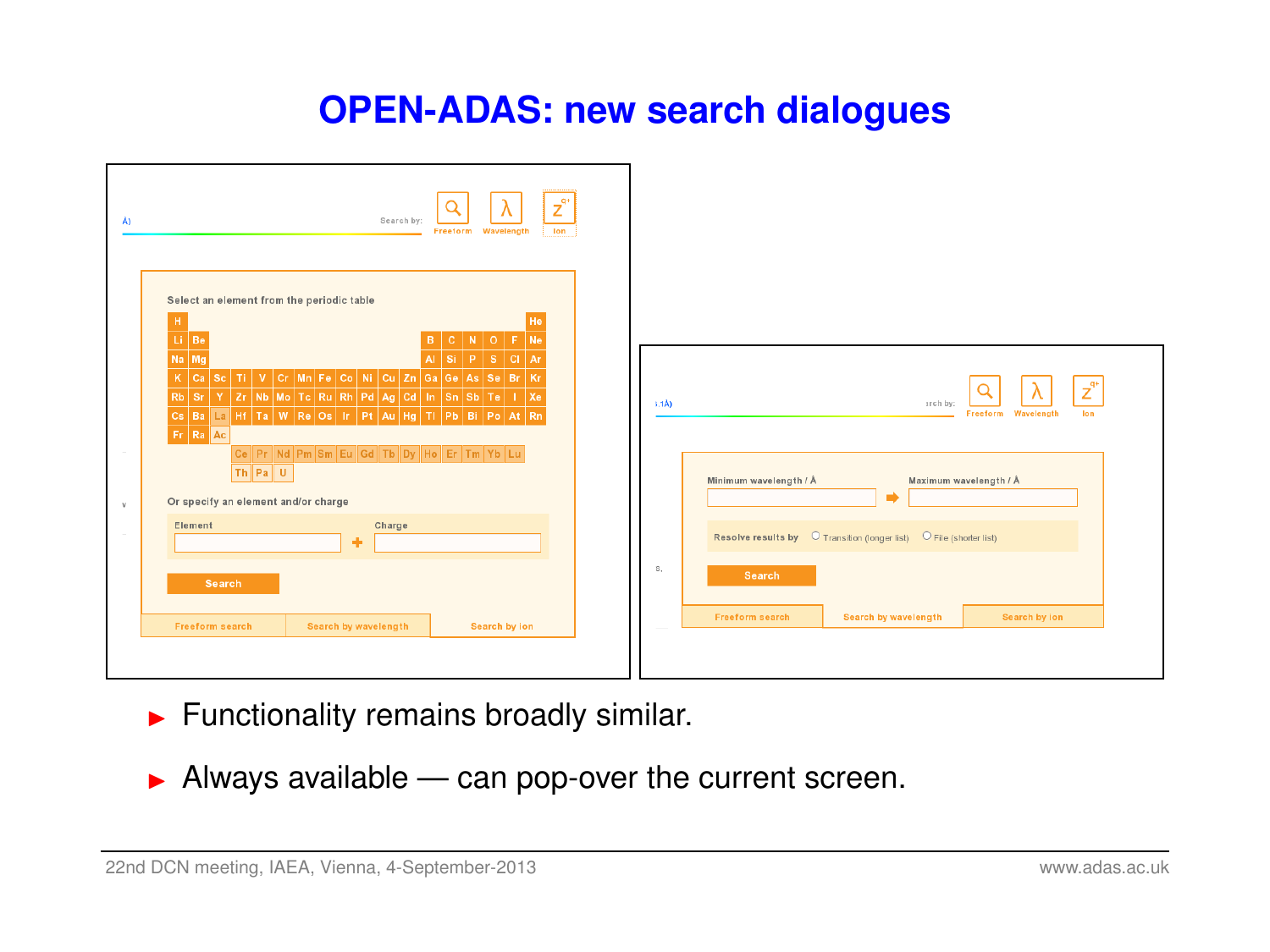# **OPEN-ADAS: download a dataset**

- **Delivery of a complete** *adf* **dataset remains the paradigm.**
- ▶ Actual use of ADAS data is via direct use of its complete datasets *not* via web access.

| <b>DATA CLASSES</b> | lilike_lgy10#si11.dat                                                     |                                      |                                                  |                                               |                  |                                             |
|---------------------|---------------------------------------------------------------------------|--------------------------------------|--------------------------------------------------|-----------------------------------------------|------------------|---------------------------------------------|
| <b>FUNDAMENTAL</b>  | <b>Resolved Specific Ion Data Collections</b>                             |                                      |                                                  |                                               |                  |                                             |
| ADF01               | lon                                                                       | $Si11+$                              |                                                  |                                               |                  |                                             |
| ADF04               | Temperature Range 2.482 eV $\rightarrow$ 2.482 x 10 <sup>4</sup> eV       |                                      |                                                  |                                               |                  |                                             |
| ADF07               |                                                                           |                                      |                                                  |                                               |                  |                                             |
| ADF08               | Download data                                                             |                                      | lilike_lgy10#si11.dat<br>Filename:<br>Full Path: | adf04/copaw#li/lilike_lgy10#si11.dat          | <b>ADF</b><br>04 |                                             |
| ADF09               |                                                                           |                                      |                                                  |                                               |                  |                                             |
| ADF38               |                                                                           | • Documentation • Software libraries |                                                  |                                               |                  |                                             |
| ADF39               |                                                                           |                                      |                                                  |                                               |                  |                                             |
| ADF48               | Processes                                                                 | <b>States</b>                        | <b>Comments</b>                                  | <b>Origins</b>                                |                  |                                             |
| DERIVED             |                                                                           |                                      |                                                  |                                               |                  |                                             |
| ADF <sub>11</sub>   | Spontaneous Emission: $Si^{+11}(i) \rightarrow Si^{+11}(j) + hv$          |                                      |                                                  |                                               |                  |                                             |
| <b>ADF12</b>        | Electron Impact Excitation: $Si^{+11}(i) + e \rightarrow Si^{+11}(i) + e$ |                                      |                                                  |                                               |                  |                                             |
| ADF <sub>13</sub>   |                                                                           |                                      |                                                  |                                               |                  |                                             |
| <b>ADF15</b>        |                                                                           |                                      |                                                  |                                               |                  |                                             |
| ADF <sub>21</sub>   |                                                                           |                                      |                                                  |                                               |                  |                                             |
| ADF22               |                                                                           |                                      |                                                  |                                               |                  |                                             |
|                     |                                                                           |                                      |                                                  |                                               |                  |                                             |
|                     | Ra II (4533.1Å)                                                           |                                      |                                                  |                                               |                  |                                             |
|                     |                                                                           |                                      |                                                  |                                               |                  |                                             |
|                     | © Copyright 1995-2013 The ADAS Project, Version 2.0                       |                                      |                                                  | <b>OPEN-ADAS news</b><br><b>Documentation</b> |                  | <b>About ADAS</b><br><b>About OPEN-ADAS</b> |
|                     |                                                                           |                                      |                                                  |                                               |                  | <b>Contact OPEN-ADAS</b>                    |
|                     |                                                                           |                                      |                                                  | <b>Download code</b>                          |                  |                                             |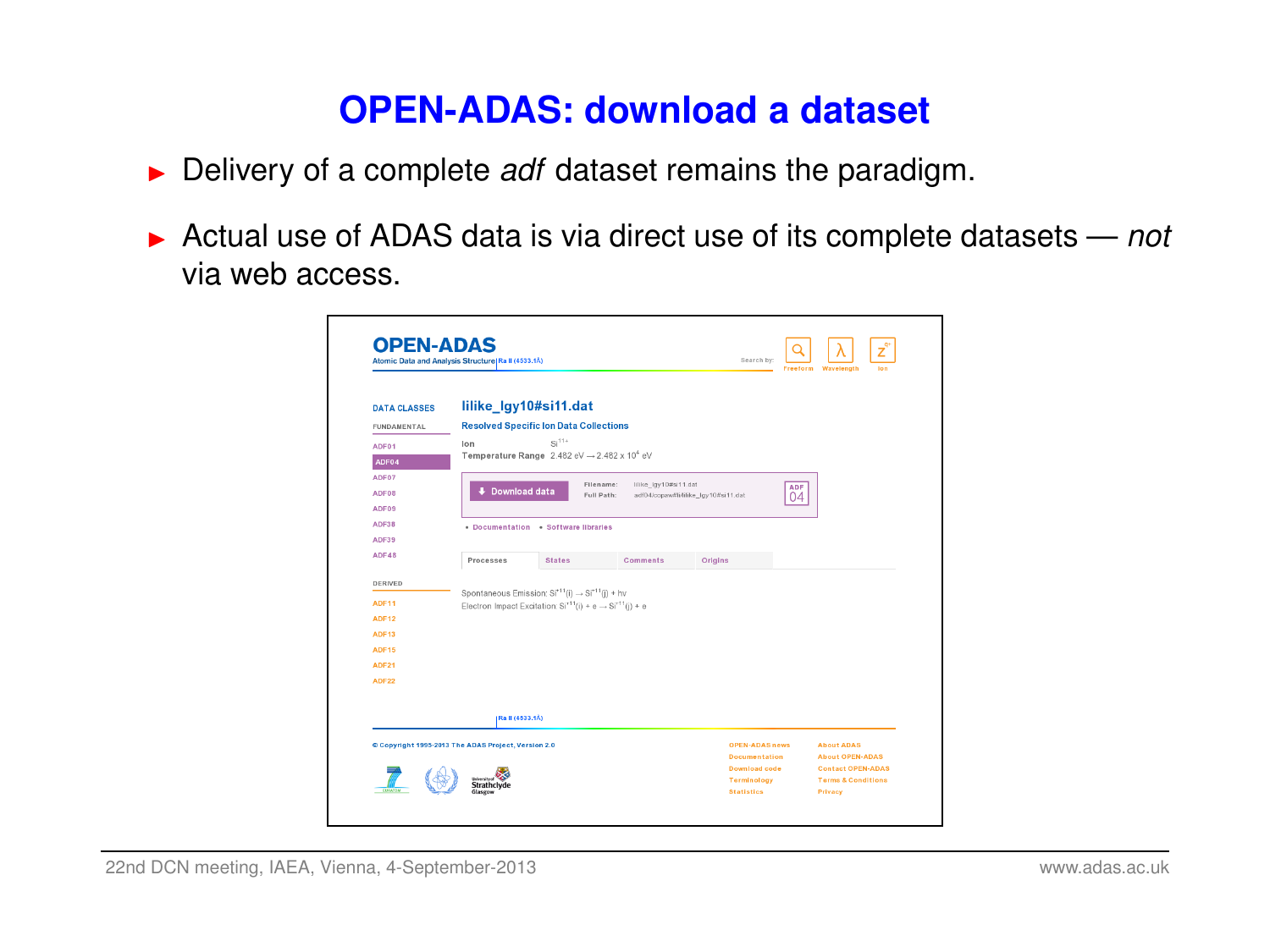# **OPEN-ADAS: reasons for upgrading**

- The ADAS-EU Project placed a strong emphasis on knowledge exchange.
- $\triangleright$  OPEN-ADAS is a key (data) dissemination route.
- A new server for OPEN-ADAS was installed.
- $\blacktriangleright$  The internet is becoming an even more hostile environment security hardening was essential.
- A significant quantity of new data has been produced during normal ADAS activities since the first version.
- $\triangleright$  New classes of data photo-excitation and photo-ionisation needed an authoritative distribution method.
- $\triangleright$  Internal tool chain streamlining to make OPEN-ADAS updates a simpler process.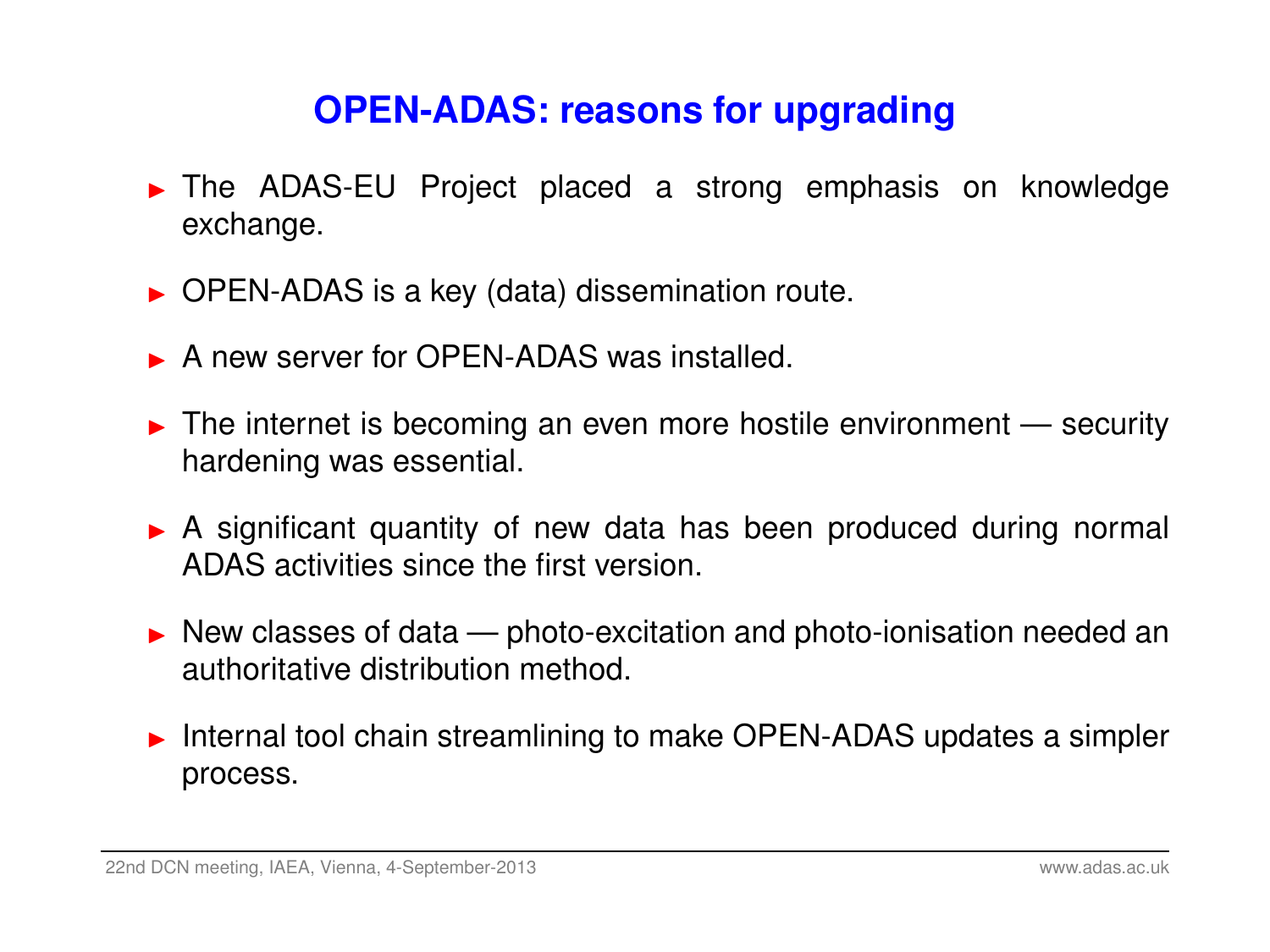### **OPEN-ADAS: fundamental and derived data**

#### **FUNDAMENTAL CLASSES**

#### **Charge exchange cross sections**

nl-resolved charge exchange cross-sections over a range of n-shells for a donor neutral atom and ionised impurity receiver

#### Resolved specific ion data collections

Coefficient data for a given ion which includes spontaneous emission coefficients and electron impact collisional rates and other optional processes.

**ADF** 

08

### **Electron impact ionisation coefficients**

Collections of Maxwell averaged electron impact onisation rate coefficients for both direct ionisation and excitation/autoionisation.

#### **Radiative recombination coefficients**

Maxwell-averaged radiative recombination coefficients i.e. spontaneous free-bound transitions of Maxwellian electrons excluding dielectronic recombination.



#### Resolved dielectronic recombination coefficients

Collections of state-selective dielectronic recombination coefficients of Maxwellian free electrons resolved by initial and final metastable and captured n-shell.

### **ADF** 38

#### Photoexcitation-autoionisation rate coefficients

Fundamental data for inner shell excitation followed by autoionisation

#### hotoionisation cross-sections undamental data for direct (including and especially

inner shell) photoionisation.

#### Radiative recombination rate coefficients

Partial final-state resolved radiative recombination rate coefficients from both ground and metastable levels.

#### **DERIVED CLASSES**

| <b>ADF</b> | <b>Iso-nuclear master files</b>   |
|------------|-----------------------------------|
|            | Effective (collisional-radiative) |
|            | required to establish the ionisa  |

#### Effective (collisional-radiative) coefficients which are required to establish the ionisation state of a dynamic

| Coller |
|--------|
|        |

### or steady-state plasma.

|  |  | rge exchange effective emission coefficients |
|--|--|----------------------------------------------|

Collections of effective emission coefficients for spectrum lines emitted by ions of elements following charge transfer from neutral beam donor atoms



#### lonisation per photon coefficients

Data collections useful in analysis of a spectrum line from an ionisation stage of an element, which is inflowing into a plasma from a surface.



#### **Photon emissivity coefficients**

Fully density dependent and metstable resolveed effective emissitivy coeffeicients from a collisionalradiative model



### **Effective beam stopping/excitation coefficients**

They are effective ionisation coefficients, including charge transfer losses, which leave the beam atoms ionised

#### **Effective beam emission/population coefficients**

Coefficients for the emission from a beam when it enters an ionised plasma including impurities. Results are fully density dependent output from a collisionalradiative model

**ADF** 48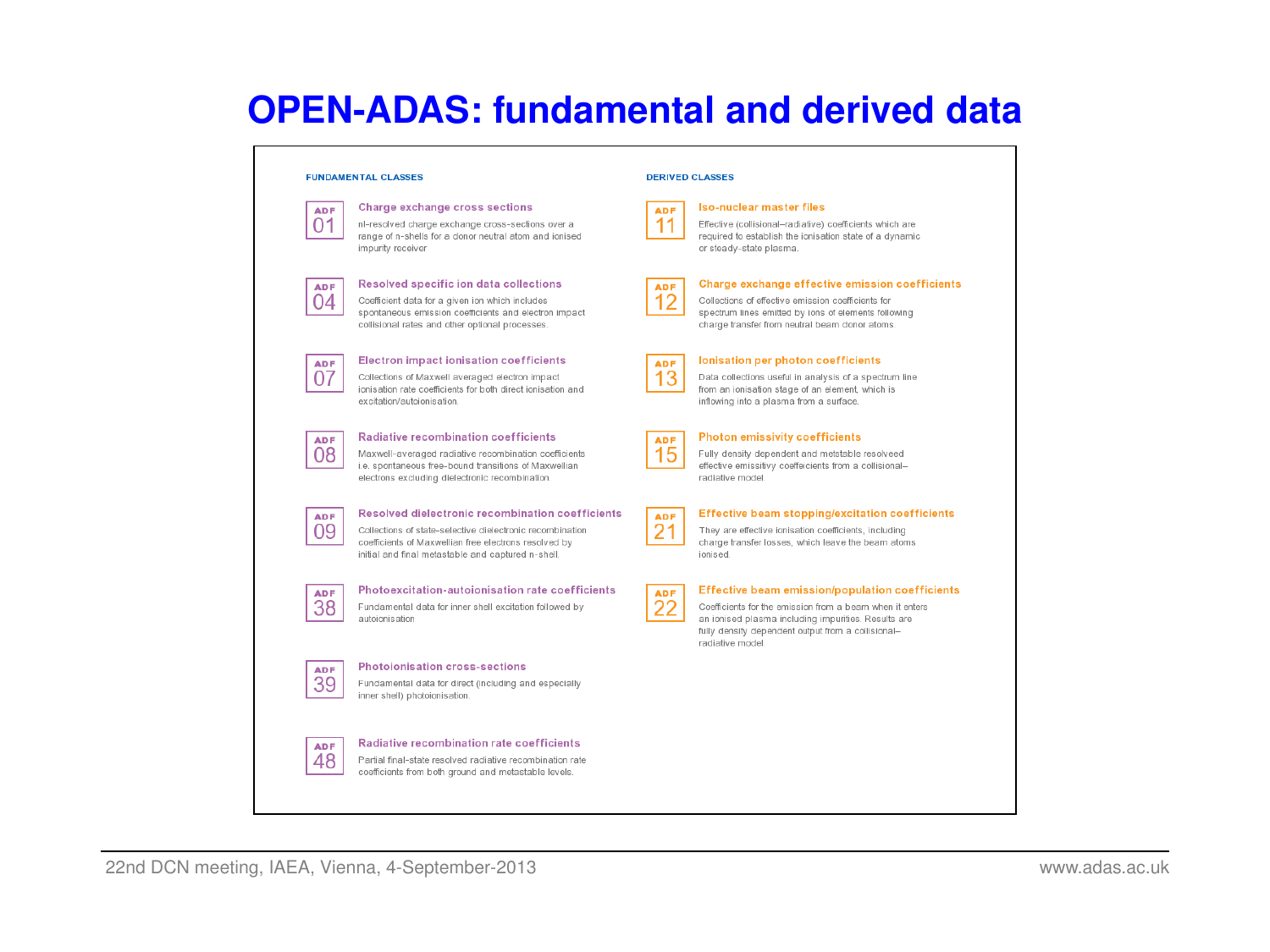## **OPEN-ADAS: new data classes**

- ▶ *adf38* state resolved photo-excitation cross sections.
	- Inner- and outer-shell final-state resolved partial dipole photoionization cross sections for all states of the initial ground complex.
- **► adf39 state resolved photo-ionisation rates.** 
	- Inner-shell final-state resolved partial photoexcitation-autoionization data for all states of the initial ground complex.
- **In adf48 state resolved radiative recombination rates.** 
	- Final-state resolved partial RR rate coefficients for ground and metastable initial states.
- $\blacktriangleright$  Bare ion to Mg-like sequences.
- $\blacktriangleright$  Elements considered are: Hydrogen to Zinc (and Xenon).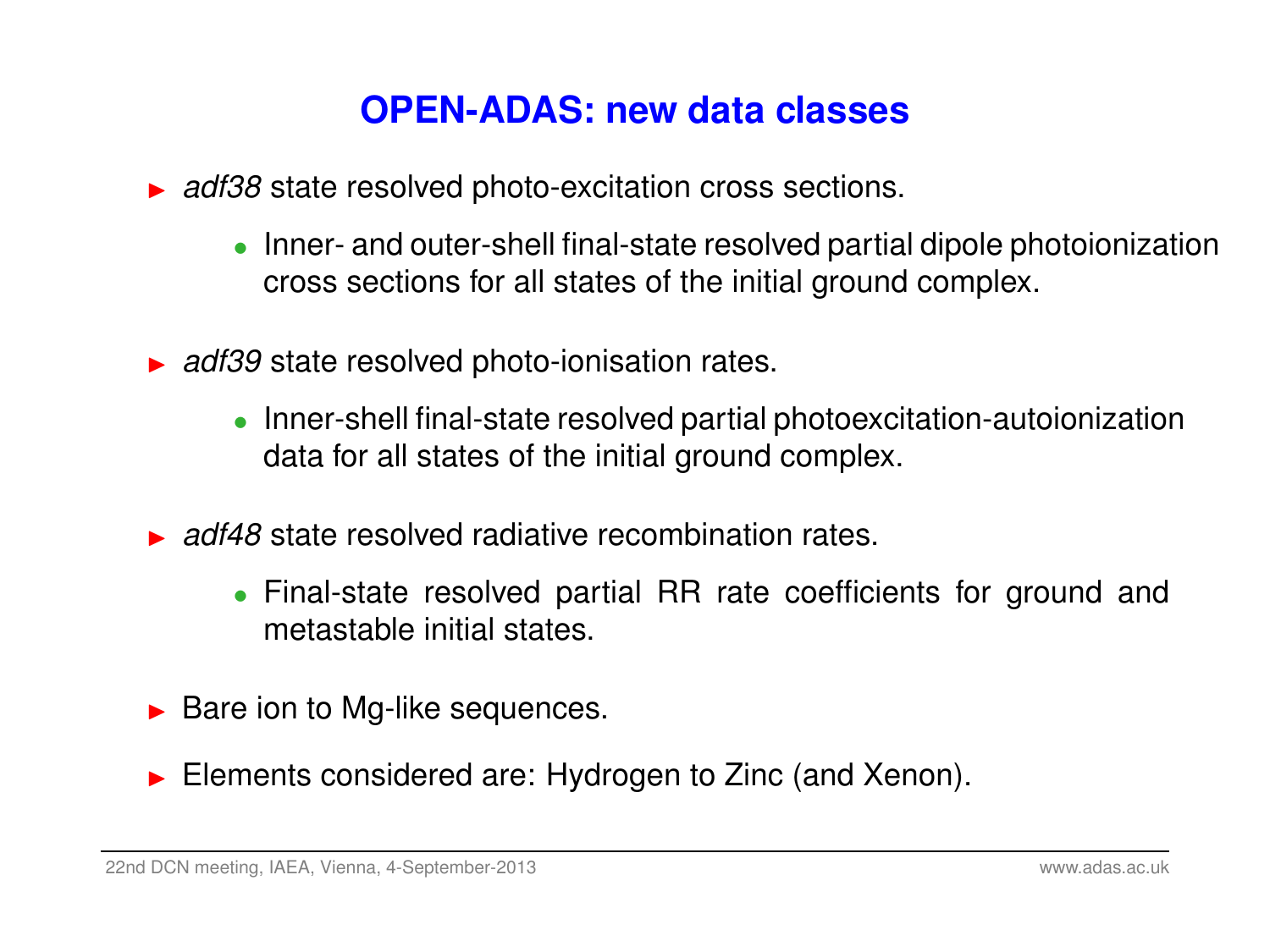### **Silicon GCR data**



- Metastable-resolved and density dependent ionisation balance for silicon.
- Work is progressing on Magnesium, Aluminium and Argon.
- Re-formulating to an intermediate coupling ion state description with the target plasma determining the metastables.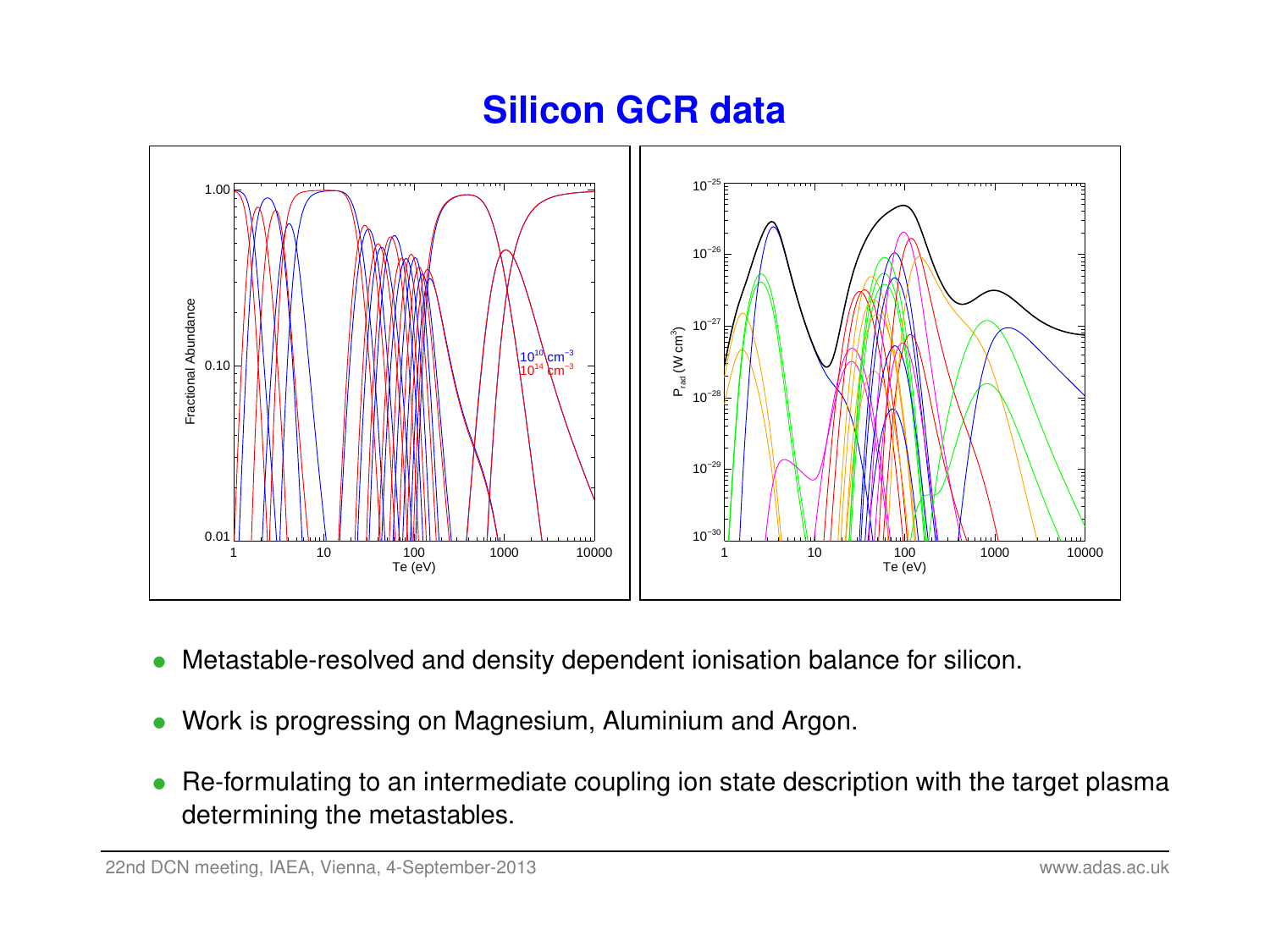# **R-Matrix sequence data**



G Liang, N R badnell, M Witthoeft

- $\blacktriangleright$  Work programme to maximize utility of R-matrix codes.
- $\blacktriangleright$  He, Li, F, Na, Ne sequences.
- $\blacktriangleright$  Elements up to Zinc.
- $\triangleright$  Neutral and singly ionized are excluded.
- $\triangleright$  Be-like and B-like under way.
- **H-like has somehow dropped** between the cracks.
- Preparing a repository for the resonance-resolved OMEGA files is under consideration.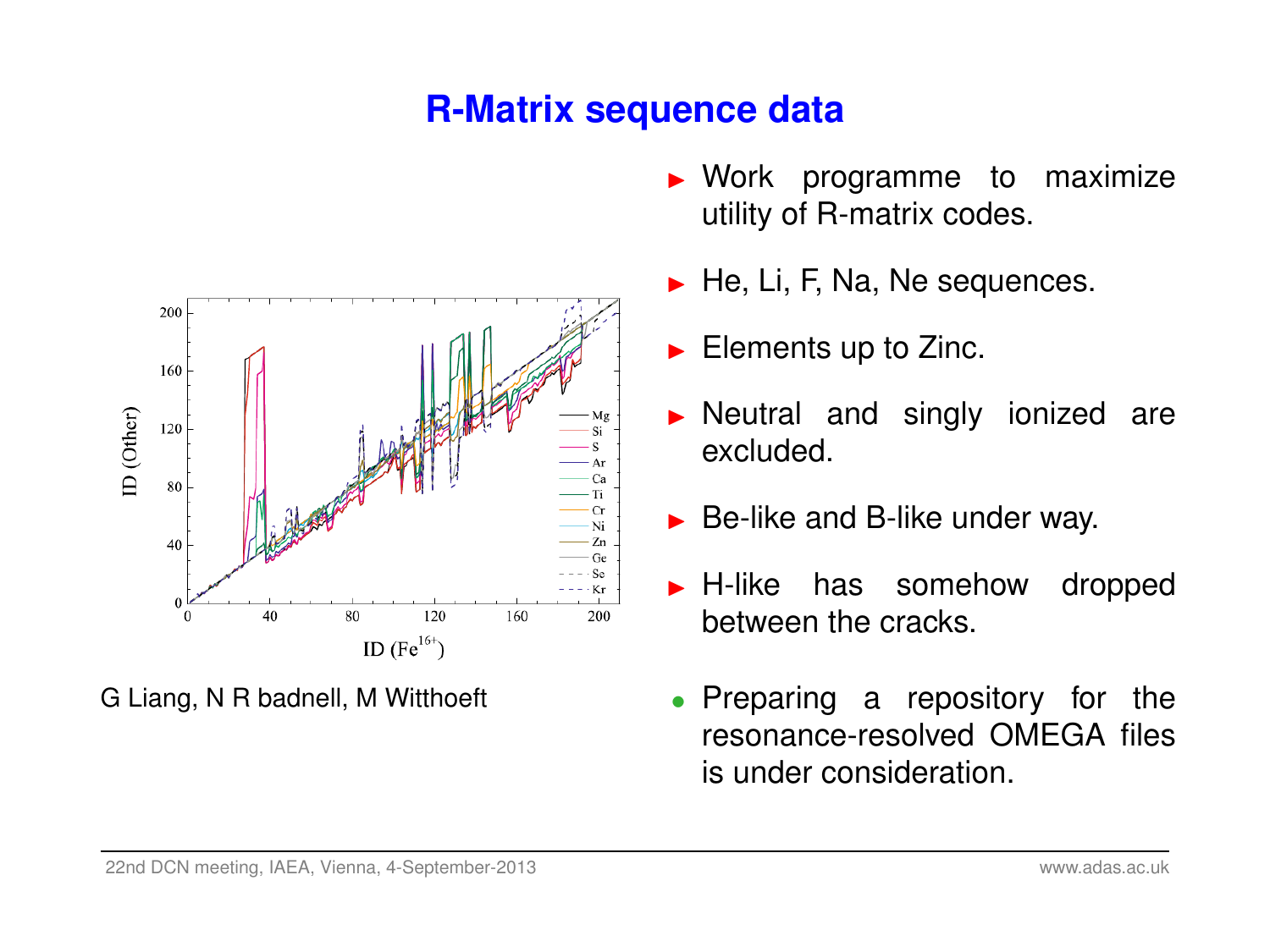# **Improving ADAS baseline excitation data**

- $\triangleright$  Completness is important for fusion models — Iso-nuclear rather than iso-electronic!
- ▶ *adf04* produced with Cowan code was the ADAS baseline method — very good structure
	- but no inter-system rates
- $\triangleright$  Extend AUTOSTRUCTURE with distorted wave method.
- $\blacktriangleright$  H-like to Ar-like sequences produced.
- $\blacktriangleright$  H to Zn with selected higher Z increases database by 10Gb.
- $\triangleright$  Collision strengths and effective collision strengths produced.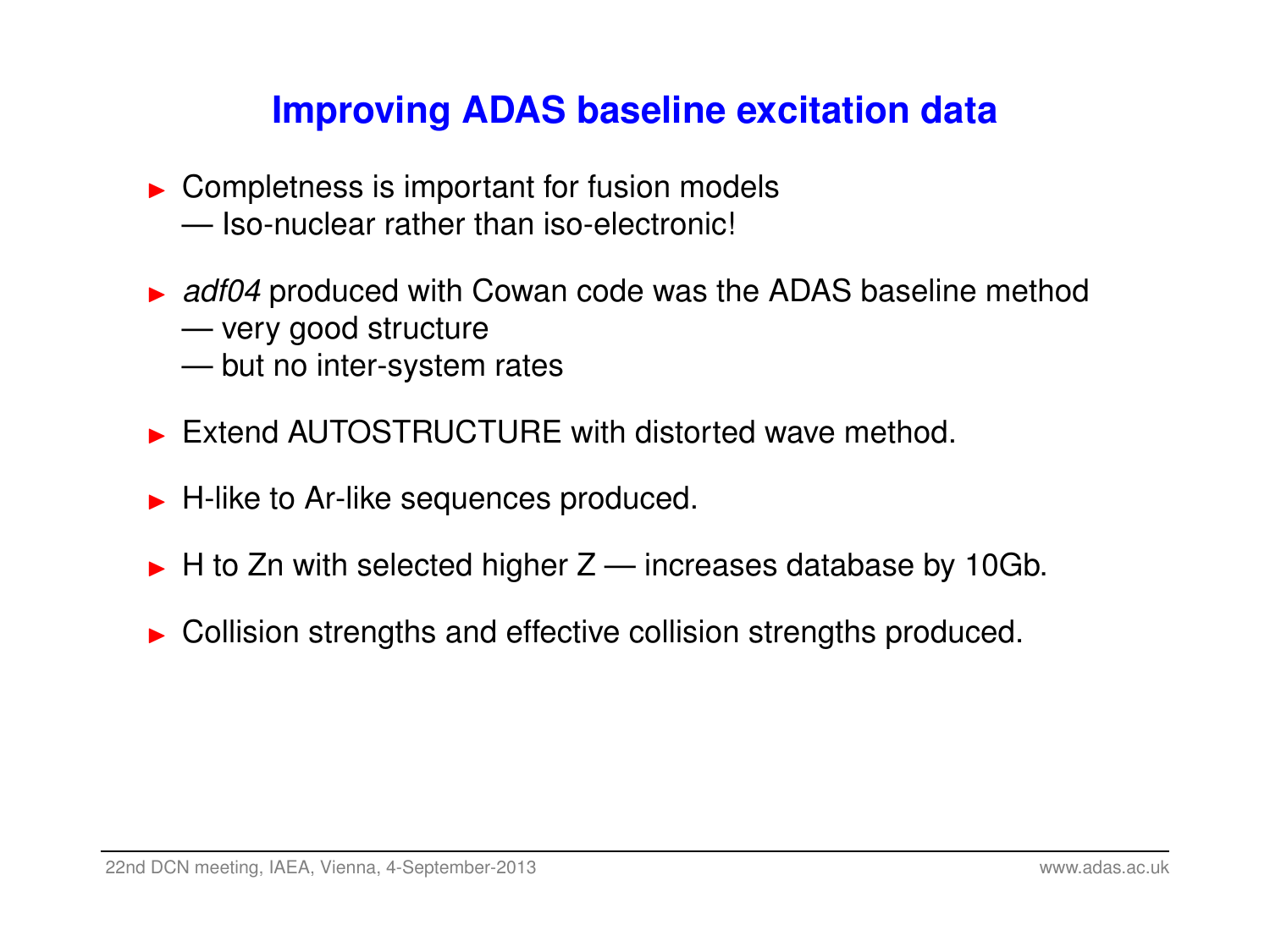### **Non-Maxwellian population modelling: rate coefficients**

Consider the reaction

$$
A^{+z}(i) + e(\varepsilon_i) \rightleftharpoons A^{+z}(j) + e(\varepsilon_j)
$$

Maxwellian: detailed balance

Non-Maxwellian: no detailed balance

$$
\Upsilon_{ij}(T_e) = \int_0^\infty \Omega_{ij}(\varepsilon_j) \exp\left(-\frac{\varepsilon_j}{kT_e}\right) d\left(\frac{\varepsilon_j}{kT_e}\right)
$$
\n
$$
\Upsilon_{i\to j}(T_{eff}) = \frac{\sqrt{\pi}}{2} \exp\left(\frac{\Delta E_{ij}}{kT_{eff}}\right) \int_0^\infty \Omega_{ij}(\varepsilon_i) \left(\frac{\varepsilon_i}{kT_{eff}}\right)^{-1/2} f(\varepsilon_i) d\varepsilon_j
$$
\n
$$
J_{ij\to i}(T_{eff}) = \frac{\sqrt{\pi}}{2} \int_0^\infty \Omega_{ij}(\varepsilon_j) \left(\frac{\varepsilon_j}{kT_{eff}}\right)^{-1/2} f(\varepsilon_j) d\varepsilon_j
$$

$$
q_{i\to j}(T_e) = 2\sqrt{\pi}\alpha ca_0^2 \left(\frac{I_H}{kT_e}\right)^{1/2} \frac{1}{\omega_i} \exp\left(-\frac{\Delta E_{ij}}{kT_e}\right) Y_{ij}(T_e)
$$
  

$$
q_{j\to i}(T_e) = 2\sqrt{\pi}\alpha ca_0^2 \left(\frac{I_H}{kT_e}\right)^{1/2} \frac{1}{\omega_j} Y_{ij}(T_e)
$$

$$
q_{i\rightarrow j}(T_{eff}) = 2\sqrt{\pi}\alpha ca_0^2 \left(\frac{I_H}{kT_{eff}}\right)^{1/2} \frac{1}{\omega_i} \exp\left(-\frac{\Delta E_{ij}}{kT_{eff}}\right) \Upsilon_{i\rightarrow j}(T_{eff})
$$
\n
$$
q_{j\rightarrow i}(T_{eff}) = 2\sqrt{\pi}\alpha ca_0^2 \left(\frac{I_H}{kT_{eff}}\right)^{1/2} \frac{1}{\omega_j} J_{i\rightarrow i}(T_{eff})
$$
\n
$$
\uparrow
$$
\nDifferent differentiation

**Effective mean energy parameter**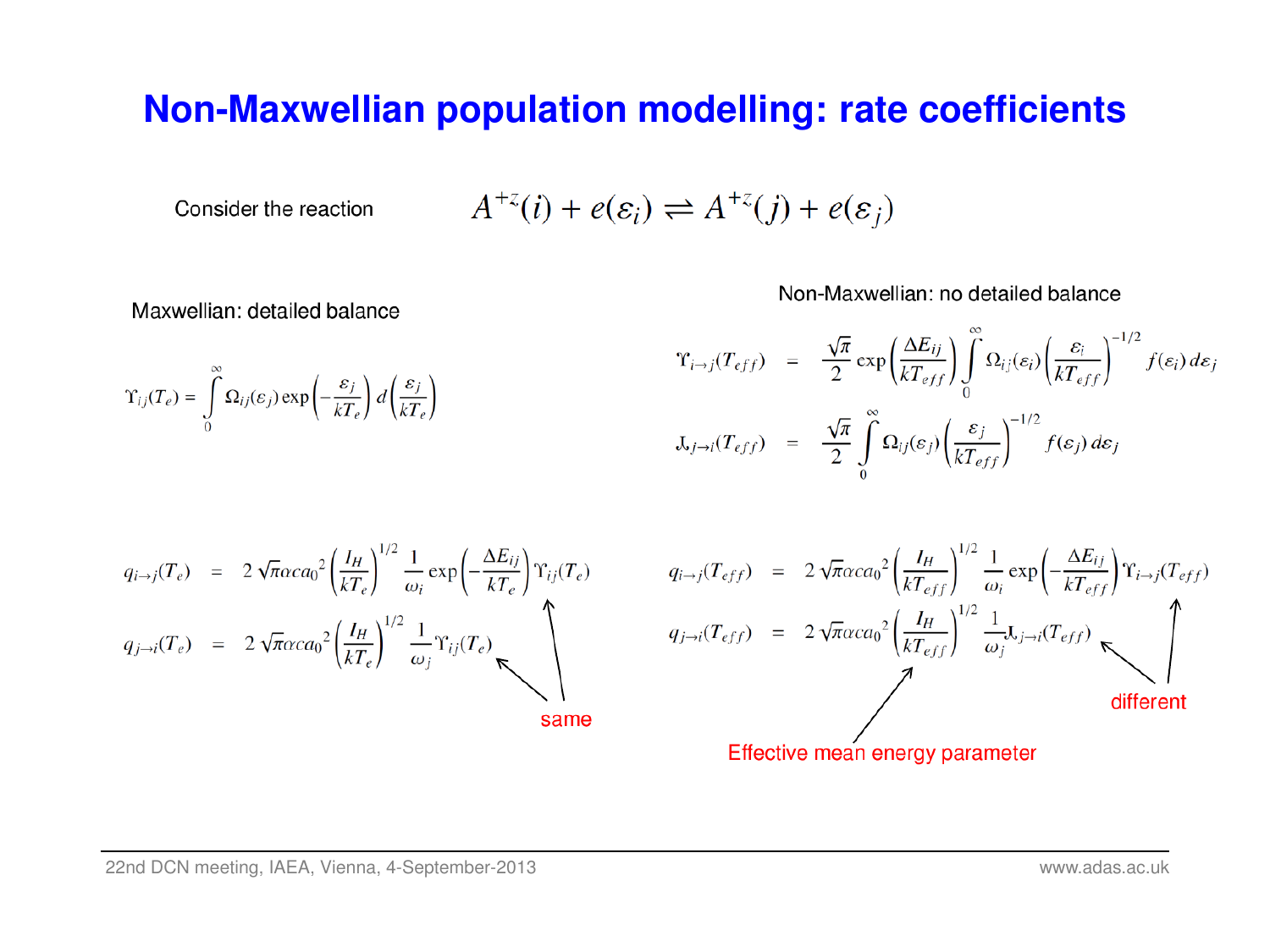### **Non-Maxwellian upsilons and downsilons**

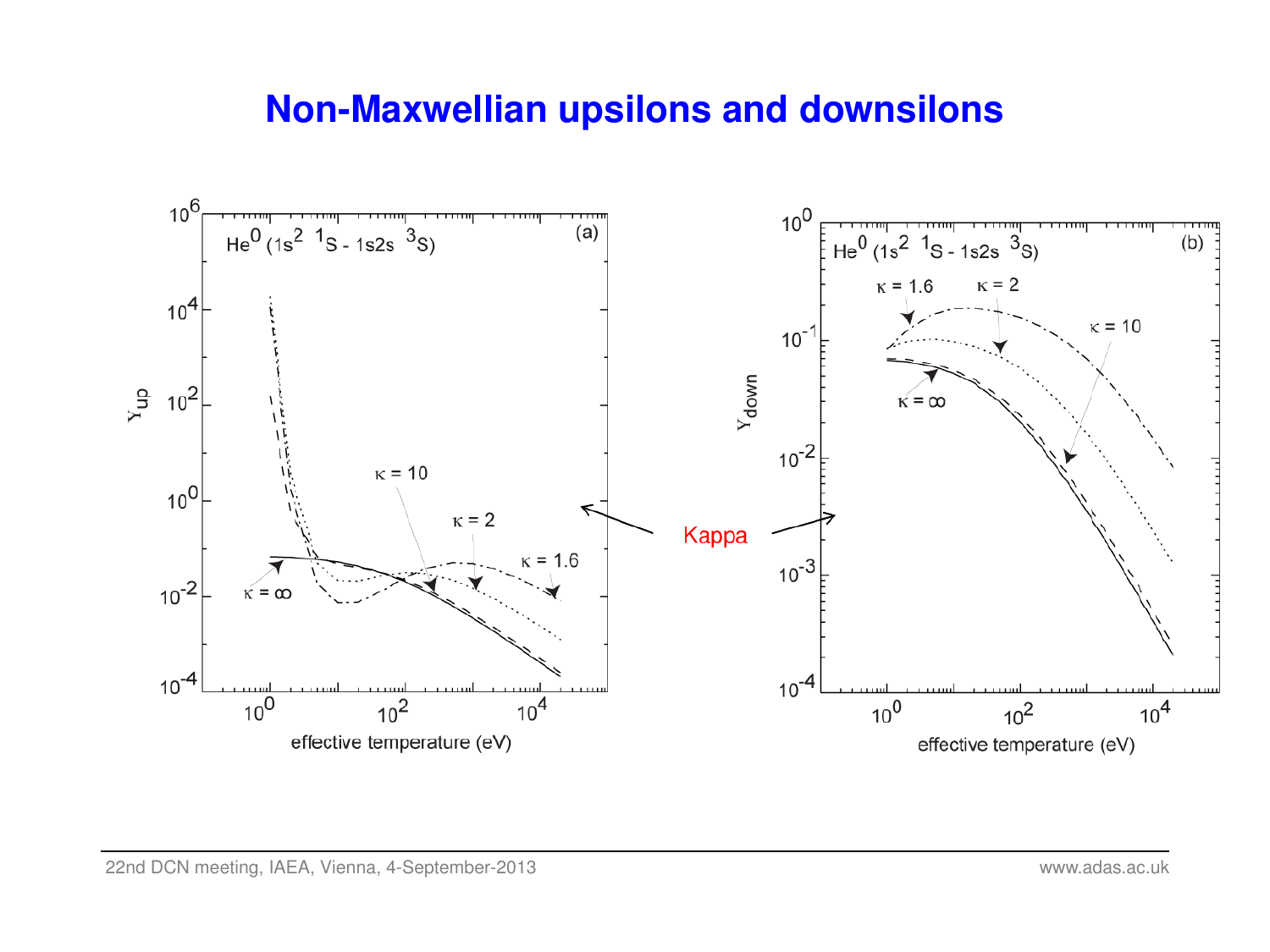### **Non-Maxwellian population modelling: other rates**

Dielectronic recombination and radiative recombination coefficients are straightforward. Electron impact ionisation and three-body recombination are more complicated.

Fourier relation is the starting point

\n1. Consider relation

\n1. Consider the equation:

\n1. Given the equation 
$$
Q_i(x) = \int_{\Omega} \omega_i EQ_{i\to +}(E; E', E'') = \frac{16\pi m}{h^3} \omega_+ E'E''Q_{\to -i}(E', E''; E')
$$

\n2. Given the equation  $Q_i(x) = \int_{\Omega} \omega_i e^{i\omega} \int_{\Omega} dE' \int_{\Omega} dE''$ 

\n2. Given the equation  $Q_i(x) = \int_{\Omega} \omega_i e^{i\omega} \int_{\Omega} dE' \int_{\Omega} dE''$ 

\n3. The equation  $Q_i(x) = \int_{\Omega} \omega_i e^{i\omega} \int_{\Omega} dE' = \int_{\Omega} \omega_i e^{i\omega} \int_{\Omega} dE' = \int_{\Omega} \omega_i e^{i\omega} \int_{\Omega} dE' = \int_{\Omega} \omega_i e^{i\omega} \int_{\Omega} dE' = \int_{\Omega} \omega_i e^{i\omega} \int_{\Omega} dE' = \int_{\Omega} \omega_i e^{i\omega} \int_{\Omega} dE' = \int_{\Omega} \omega_i e^{i\omega} \int_{\Omega} dE' = \int_{\Omega} \omega_i e^{i\omega} \int_{\Omega} dE' = \int_{\Omega} \omega_i e^{i\omega} \int_{\Omega} dE' = \int_{\Omega} \omega_i e^{i\omega} \int_{\Omega} dE' = \int_{\Omega} \omega_i e^{i\omega} \int_{\Omega} dE' = \int_{\Omega} \omega_i e^{i\omega} \int_{\Omega} dE' = \int_{\Omega} \omega_i e^{i\omega} \int_{\Omega} dE' = \int_{\Omega} \omega_i e^{i\omega} \int_{\Omega} dE' = \int_{\Omega} \omega_i e^{i\omega} \int_{\Omega} dE' = \int_{\Omega} \omega_i e^{i\omega} \int_{\Omega} dE' = \int_{\Omega} \omega_i e^{i\omega} \int_{\Omega} dE' = \int_{\Omega} \omega_i e^{i\omega} \int_{\Omega} dE' = \int_{\Omega} \omega_i e^{i\omega} \int_{\Omega} dE' = \int_{\Omega} \omega_i e^{i\omega} \int_{\Omega} dE' = \int_{\Omega} \omega_i e^{i\omega} \int_{\Omega} dE' = \int_{\Omega$